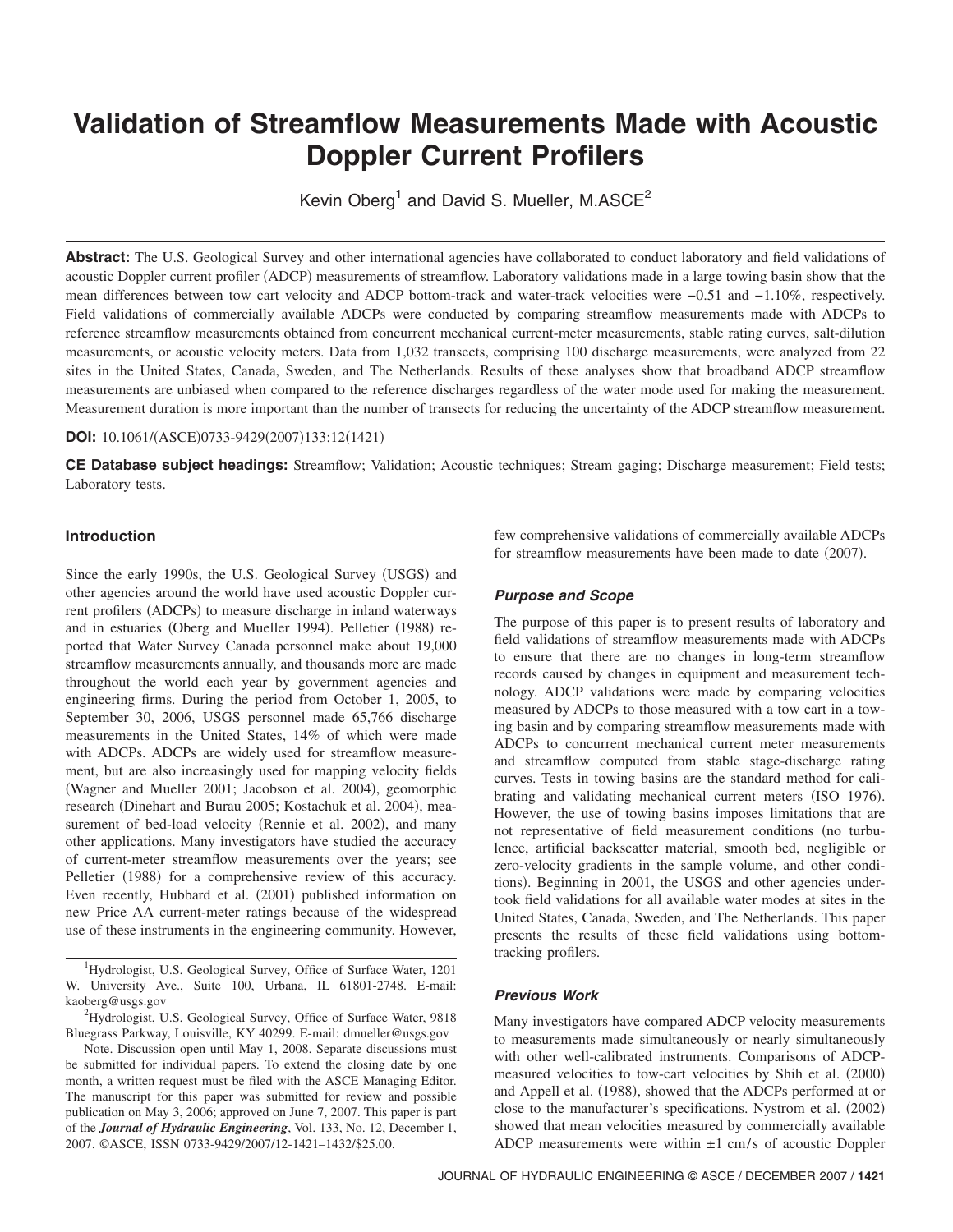velocimeter (ADV) measured velocities. Lemmin and Rolland (1997) compared velocity measurements from a custom-made stationary ADCP to hot film and pitot tube velocity measurements in a laboratory flume and to velocity measurements in a shallow river (30–60 cm deep) and found excellent agreement. Bos (1991) compared a commercially available ADCP to the Sonar Work Station built by The Netherlands' Rijkswaterstaat, and found good correspondence between the two instruments except in rapidly changing flows (as much as  $2.5 \text{ m/s}$ ). The differences observed could be explained in part by different depth cell sizes, sampling time, and because the two instruments sampled alternately, not concurrently. Simpson and Oltmann (1993) compared many detailed velocity profile measurements with mechanical current meters on the Sacramento River at Freeport, Calif. to profiles obtained with an ADCP. González et al. (1996) concluded that ADCP velocity profile measurements in the center of a 49-m wide, 8-m deep canal were in good agreement with theoretical fluid mechanics. Although ADCP velocity comparisons are useful, they do not address all of the potential errors in measuring streamflow.

Morlock (1996) evaluated 1,200- and 600-kHz broadband ADCPs manufactured by Teledyne RD Instruments, Inc. TRDI at 12 geographically diverse sites in the United States and found that the ADCP discharges compared favorably with discharge measurements made with Price AA current meters and standard USGS techniques (Rantz et al. 1982). Morlock (1996) used water mode 4, which is no longer commonly used. Preliminary results of discharge measurement comparisons at five field sites using water modes 1 and 5 by Mueller (2002) indicated that ADCPmeasured discharges were within  $\pm 5\%$  of concurrent currentmeter measurements. However, the data set was too small to demonstrate whether or not significant biases between ADCP and current-meter measurements were present. Since 2001, new water modes for velocity measurement have been introduced. Some data collected by Mueller (2002) are included in analyses in this paper.

# **Laboratory Validation**

The use of towing basins for current-meter calibrations are common and procedures for these calibrations are well established (ISO 1976). The USGS, in cooperation with the South Florida Water Management District, tested ADCPs at the Naval Center for Surface Warfare, David Taylor Model Basin (DTMB), in Carderock, Md., during March 13–16, 2000. The DTMB was chosen because the towing basin is much deeper and wider than the USGS facility and because the National Oceanographic and Atmospheric Administration routinely uses this facility to evaluate performance of ADCPs for use in its monitoring programs. The purpose of the measurements at DTMB in March 2000 was to evaluate the feasibility of using a large, indoor towing basin for validating ADCPs and to then validate ADCP velocity measurements for various ADCPs.

# *Instruments Tested*

Five ADCPs were tested at the DTMB, a 1,500-kHz SonTek/YSI Argonaut SL, a 3,000-kHz SonTek/YSI acoustic Doppler profiler (ADP), a 600-kHz TRDI Rio Grande, a 1,200-kHz TRDI Broadband, and a TRDI prototype 3-beam horizontal 600-kHz capable of bottom tracking. Of these ADCPs, only the 3,000-kHz SonTek/ YSI ADP, the 1,200-kHz Broadband, and the 600-kHz Rio Grande are now commonly used for streamflow measurements. Therefore, only the results obtained from these three ADCPs are presented in this paper. All of the ADCPs used, except the Argonaut SL, were capable of making two independent velocity measurements, a bottom-track (BT) velocity and a water-track (WT) velocity measurement (Simpson 2001). The BT velocity, or the velocity of the ADCP over the bed, is measured by the ADCP using separate acoustic pulses that can be much longer than the water pulse (typically 20–30% of the water depth) and is typically used to measure the velocity of the vessel used for making ADCP measurements. WT velocities are measured using short acoustic pulses (5-50 cm) and backscattered sound returned to the ADCP from small particles moving with the water Gordon 1996; Simpson 2001). The techniques used to measure velocities vary by ADCP manufacturer. SonTek/YSI uses narrow-band techniques (SonTek/YSI 2001), whereas a broadband technique is used by TRDI (Gordon 1996). Regardless of the techniques employed, BT measurements in rivers are generally more accurate than WT measurements, because of the much stronger acoustic reflections from the river bed.

### *Data Collection and Processing Methods*

The towing basin at the DTMB used in this study is approximately 363 m long; 15.5 m wide, and varies in depth from 3 to 6.7 m (Naval Sea Systems Command 2004). Shih et al. (2000) describe the towing basin and the test procedure used. For valid WT measurements, adequate backscattering material is essential. Towing basins do not retain material in suspension because of negligible turbulence in the basin. It was necessary, therefore, to seed the basin with a backscattering material. The procedures used to ensure adequate backscattering for these measurements are described by Oberg (2002).

# *Results*

Limitations associated with the use of acoustics in towing tanks for validating acoustic profilers were realized during these tests. The compass heading had to be ignored due to magnetic interference and values for the heading, pitch, and roll fixed to a constant value for analysis. The bed and sidewalls of the towing basin are acoustically reflective and acoustic reflections from these surfaces are present in the data. Acoustic interference, if present, is often difficult to detect and eliminate, and usually results in a negative bias. The intensity of signal returned to the ADCP (backscatter) appreciably varied in space and time. The beam-to-beam variation in the intensities for a given depth indicated incomplete mixing of the backscattering material, which is difficult to achieve in a towing basin. In addition, after seeding the tow tank, intensities tended to decrease as seeding material dropped out of the water column, until such time as there was not enough intensity for valid velocity measurements. For one depth cell, the average backscatter for one of the tow-tank measurements ranged from 43 dB in beam 3 to 52 dB in beam 2. In contrast, for a typical river measurement, variation in backscatter among the four beams is usually less than  $3$  dB [see Fig. 2 in Oberg  $(2002)$  for more details]. Acoustic backscatter changed appreciably between measurements. For example, the average backscatter for one beam dropped 7 dB in about 25 min for measurements made in the same region of the towing basin.

The mean tow cart, BT, and depth-averaged WT velocities for 24 comparisons are shown in Table 1. For 5 of the 24 validation runs, only one pass was available for analysis because of prob-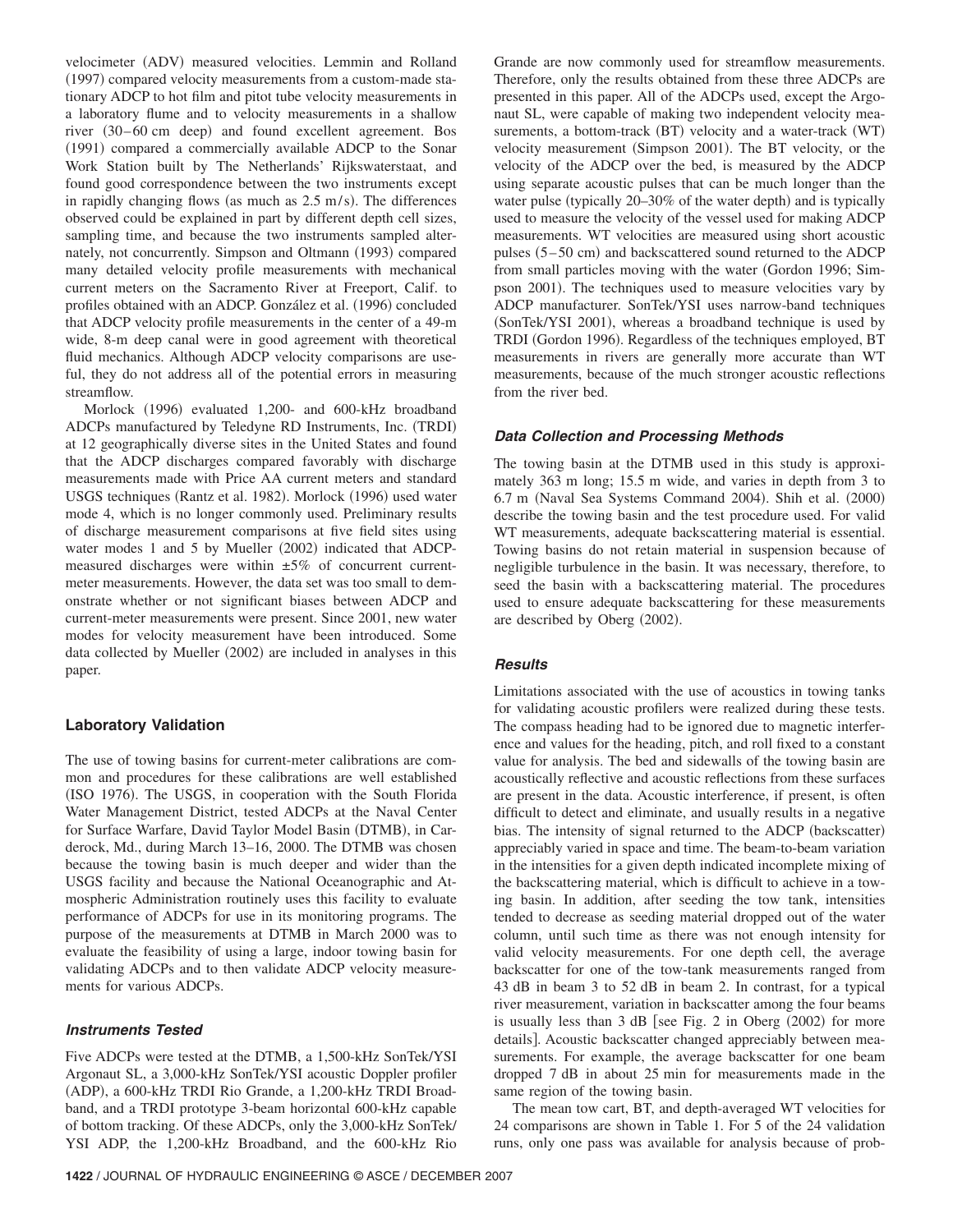**Table 1.** Selected Results of Tow-Tank Validations at the David Taylor Model Basin, Carderock, Md., March 13–16, 2000

|              |                | Velocity<br>(cm/s) |                        |                |                        |                |  |  |  |
|--------------|----------------|--------------------|------------------------|----------------|------------------------|----------------|--|--|--|
| Manufacturer | Model          | Tow<br>cart        | <b>Bottom</b><br>track | Water<br>track | <b>Bottom</b><br>track | Water<br>track |  |  |  |
| <b>TRDI</b>  | Broadband-WM1  | 7.74               | 8.20                   | 7.65           | 5.94                   | $-1.16$        |  |  |  |
| <b>TRDI</b>  | Broadband-WM1  | 14.9               | 15.0                   | 14.7           | 0.74                   | $-1.28$        |  |  |  |
| <b>TRDI</b>  | Broadband-WM1  | 22.8               | 22.7                   | 22.5           | $-0.44$                | $-1.32$        |  |  |  |
| <b>TRDI</b>  | Broadband-WM1  | 41.1               | 41.0                   | 40.9           | $-0.29$                | $-0.54$        |  |  |  |
| <b>TRDI</b>  | Broadband-WM1  | 61.8               | 61.8                   | 61.5           | 0.03                   | $-0.53$        |  |  |  |
| TRDI         | Broadband-WM1  | 123                | 123                    | 123            | $-0.24$                | $-0.41$        |  |  |  |
|              |                |                    | Mean                   |                | 0.96                   | $-0.87$        |  |  |  |
| <b>TRDI</b>  | Broadband-WM5  | 5.13               | 5.20                   | 5.00           | 1.36                   | $-2.60$        |  |  |  |
| <b>TRDI</b>  | Broadband-WM5  | 7.71               | 8.05                   | 7.70           | 4.36                   | $-0.18$        |  |  |  |
| <b>TRDI</b>  | Broadband-WM5  | 14.8               | 14.9                   | 14.8           | 0.88                   | $-0.47$        |  |  |  |
| <b>TRDI</b>  | Broadband-WM5  | 22.5               | 22.4                   | 22.4           | $-0.31$                | $-0.31$        |  |  |  |
| <b>TRDI</b>  | Broadband-WM5  | 61.7               | 61.7                   | 61.5           | $-0.05$                | $-0.37$        |  |  |  |
| TRDI         | Broadband-WM5  | 82.4               | 82.1                   | 82.1           | $-0.35$                | $-0.35$        |  |  |  |
|              |                |                    | Mean                   |                | 0.99                   | $-0.70$        |  |  |  |
| <b>TRDI</b>  | Rio Grande-WM1 | 7.60               | 7.10                   | 7.60           | $-6.58$                | 0.00           |  |  |  |
| <b>TRDI</b>  | Rio Grande-WM1 | 15.0               | 14.2                   | 14.7           | $-5.08$                | $-1.74$        |  |  |  |
| <b>TRDI</b>  | Rio Grande-WM1 | 22.8               | 22.1                   | 22.4           | $-2.64$                | $-1.76$        |  |  |  |
| <b>TRDI</b>  | Rio Grande-WM1 | 61.9               | 61.8                   | 61.5           | $-0.16$                | $-0.57$        |  |  |  |
| <b>TRDI</b>  | Rio Grande-WM1 | 124                | 121                    | 123            | $-1.71$                | $-0.45$        |  |  |  |
| <b>TRDI</b>  | Rio Grande-WM1 | 185                | 185                    | 184            | $-0.04$                | $-0.69$        |  |  |  |
| <b>TRDI</b>  | Rio Grande-WM1 | 309                | 308                    | 308            | $-0.15$                | $-0.23$        |  |  |  |
|              |                |                    | Mean                   |                | $-2.33$                | $-0.78$        |  |  |  |
| SonTek       | ADP            | 7.78               | 7.60                   | 7.36           | $-2.34$                | $-5.44$        |  |  |  |
| SonTek       | ADP            | 22.7               | 23.0                   | 22.6           | 1.45                   | $-0.37$        |  |  |  |
| SonTek       | <b>ADP</b>     | 61.9               | 59.8                   | 60.3           | $-3.32$                | $-2.53$        |  |  |  |
| SonTek       | <b>ADP</b>     | 123                | 121                    | 121            | $-2.34$                | $-1.87$        |  |  |  |
| SonTek       | ADP            | 308                | 305                    | 304            | $-0.95$                | $-1.48$        |  |  |  |
|              |                |                    | Mean                   |                | $-1.50$                | $-2.10$        |  |  |  |

Note: WM=water mode; bottom track=velocity as measured by the ADCP using bottom tracking; and water track=velocity as measured by the ADCP using water tracking.

lems encountered in recording the tow-cart velocities. Examination of the reciprocal passes for the remaining 19 comparisons did not indicate any significant variation as a result of the direction of travel in the towing basin, therefore, the single-pass measurements are assumed to be unbiased and valid.

The mean of the differences between the tow-cart velocity and BT velocity ranged from −2.33 to 0.99%. The mean of the differences between the tow-cart velocity and WT velocity ranged from −2.10 to −0.70%. The mean differences between tow cart velocity and ADCP BT and WT velocities for all instruments and tow-cart velocities were −0.51 and −1.10%, respectively. The variability of the differences between BT and WT velocities and tow-cart velocity (Fig. 1) is significantly greater at lower tow-cart velocities  $(<$  40 cm/s) as observed by Shih et al. (2000). WT velocities showed a small negative bias. At higher velocities, BT velocities also seemed to exhibit a small negative bias. However, at lower velocities, this bias was not as evident. The distribution of the percent difference between BT and tow-cart velocities was more uniform about zero at lower velocities. Greater variability at slower velocities is expected as the uncertainty in the velocity



**Fig. 1.** Differences between tow-cart velocity and ADCP measured velocity

measurement relative to the cart velocity is greater at these slower speeds. For tow-cart velocities greater than 40 cm/s, velocity differences were significantly less.

Normally, BT velocity measurements are more accurate than WT measurements primarily because the streambed is a good reflector of acoustic energy. However, analysis of measurements at DTMB with TRDI ADCPs indicated a greater absolute error in BT than in WT. This result can be explained by the difference in the scattering of sound energy from a natural streambed and a smooth concrete towing basin. Terrain bias in BT measurements is exacerbated over smooth surfaces (such as a towing basin) and tends to bias BT velocities low (Steve Maier, TRDI, private communication, 2006). BT measurements in natural streams where the bed roughness is greater and sound scattering is less uniform result in lower terrain bias than BT measurements in a smooth tank like DTMB. Two tests were conducted with the Rio Grande ADCP in which the tow carriage was not moved, while both tow cart and ADCP velocities were recorded. Mean measured BT velocities were  $0.62$  cm/s, mean measured WT velocities and towcart velocities were zero; another indication of less accurate BT measurements in towing basins with a smooth bed. Shih et al. (2000) observed the same result for BT measurements at DTMB.

# **Field Validation**

One of the most common uses of ADCPs is the measurement of streamflow. Laboratory validations, similar to those discussed earlier, provide information about WT and BT velocities measured using an ADCP but the limitations and problems discussed earlier imply that these types of measurements are not necessarily representative of the field environment. Therefore it is necessary to validate ADCP measurements in the field while using all the ADCP sensors (heading, tilt, and water temperature) and measurements (boat velocity, water velocity, and depth) required to make an ADCP streamflow measurement in a natural backscatter environment. Further, it is also necessary to determine whether any discernible bias is present between ADCP discharge measurements and those made using conventional discharge measurement methods (Rantz et al. 1982; ISO 1979) commonly used by organizations engaged in hydrometric measurements.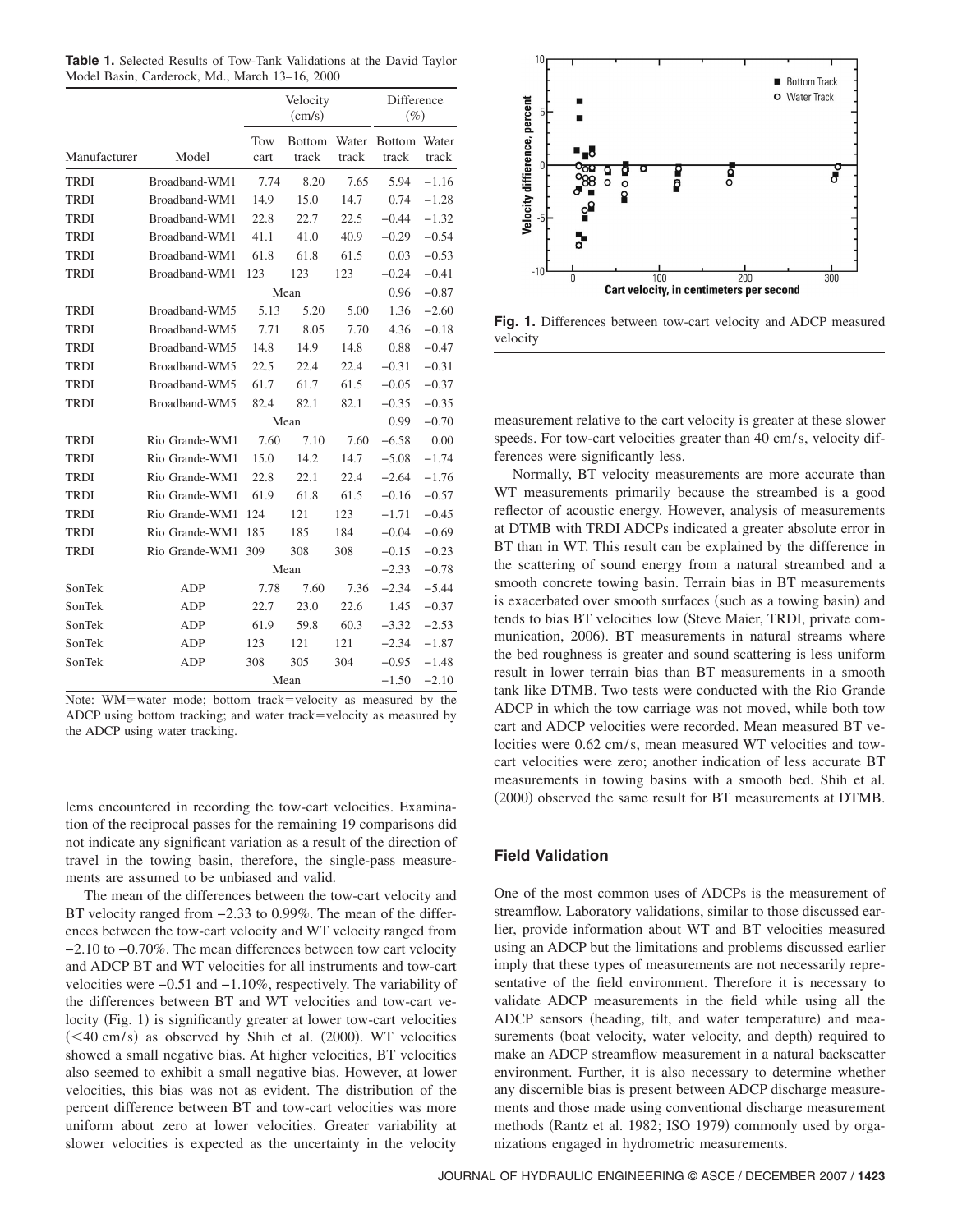|         |             |                                               |          |            | Drainage                   |                       |                  |
|---------|-------------|-----------------------------------------------|----------|------------|----------------------------|-----------------------|------------------|
| Site ID | Station No. | Station name                                  | Latitude | Longitude  | area<br>(km <sup>2</sup> ) | Year of<br>validation | No. of transects |
| Älgån   |             | Älgån River near Arvika, Sweden               | 60.150   | 12.500     |                            | 2003                  | 11               |
| Algon   | 05550000    | Fox River at Algonquin, Ill.                  | 42.166   | $-88.290$  | 3,630                      | 2004                  | 97               |
| Alley   | 07065495    | Jacks Fork at Alley Spring, Mo.               | 37.148   | $-91.443$  | 772                        | 2004                  | 24               |
| Burl    | 07182510    | Neosho River at Burlington, Kan.              | 38.195   | $-95.735$  | 7,880                      | 2003                  | 80               |
| Chest   | 07020500    | Mississippi River at Chester, Ill.            | 37.904   | $-89.836$  | 1,840,000                  | 2001-2002             | 50               |
| Cov     | 03336000    | Wabash River at Covington, Ind.               | 40.140   | $-87.407$  | 21,300                     | 2004                  | 16               |
| Driel   | NR890625    | Lower Rhine River at Driel, The Netherlands   | 51.969   | 5.819      | 185,000                    | 2004                  | 42               |
| Dunns   | 05517500    | Kankakee River at Dunns Bridge, Ind.          | 41.219   | $-86.969$  | 3,500                      | 2001                  | 12               |
| Emin    | 07066000    | Jacks Fork at Eminence, Mo.                   | 37.154   | $-91.358$  | 1,030                      | 2004                  | 84               |
| Fisk    | 07040000    | St. Francis River at Fisk. Mo.                | 36.781   | $-90.202$  | 3,550                      | 2004                  | 24               |
| Frank   | 03289500    | Elkhorn Creek near Frankfort, Ky.             | 38.269   | $-84.815$  | 1,230                      | 2002                  | 82               |
| Benton  | 06090800    | Missouri River at Fort Benton, Mont.          | 47.817   | $-110.667$ | 64,100                     | 2003                  | 48               |
| Mars    | 05543500    | Illinois River at Marseilles, Ill.            | 41.327   | $-88.718$  | 21,400                     | 2001                  | 28               |
| Mont    | 05551540    | Fox River at Montgomery, Ill.                 | 41.734   | $-88.333$  | 4,490                      | 2004                  | 163              |
| Sauble  | 02FA001     | Sauble River at Sauble Falls, Ont.            | 44.511   | $-81.256$  | 927                        | 2003                  | $\overline{4}$   |
| Shelby  | 05518000    | Kankakee River at Shelby, Ind.                | 41.183   | $-87.340$  | 4,610                      | 2001                  | 12               |
| Sidney  | 06329500    | Yellowstone River near Sidney, Mont.          | 47.678   | $-104.157$ | 179,000                    | 2003                  | 16               |
| TerHte  | 03341500    | Wabash River at Terre Haute, Ind.             | 39.476   | $-87.419$  | 31,800                     | 2004                  | 17               |
| Virg    | 06109500    | Missouri River at Virgelle, Mont.             | 48.005   | $-110.258$ | 89,000                     | 2003                  | 22               |
| Well    |             | Welland Supply Canal near Port Colborne, Ont. | 42.894   | $-78.750$  |                            | 2004                  | 147              |
| Willet  |             | Willet Bridge near Intake, Mont.              | 47.310   | $-104.491$ |                            | 2003                  | 28               |
| Wolf    | 06177000    | Missouri River near Wolf Point, Mont.         | 48.067   | $-105.532$ | 213,000                    | 2003                  | 25               |

Note: - data not available.

#### *Instruments Tested*

Field validation of ADCP discharge measurements was conducted with ADCPs manufactured by TRDI and SonTek/YSI at 22 sites. Validation data were collected with TRDI 600- and 1,200-kHz Workhorse Rio Grande ADCPs, using water modes 1, 5, 11, and 12. Although data were collected using SonTek/YSI ADCPs, these data are not included in the present analysis because improvements in SonTek/YSI firmware were not reflected in the available data. Additional field validation measurements with SonTek/YSI ADCPs are planned and these data will be analyzed with the results reported later.

#### *Description of Sites*

Sites for field validation measurements were selected to provide a variety of measuring conditions and to facilitate comparison of simultaneous measurement of discharge using ADCPs and mechanical current meters. Sites chosen for this study (Table 2) included 18 sites in the United States, 2 sites in Canada, and 1 site each in Sweden and The Netherlands. The streams selected were upland rivers near continuous-record streamflow-gauging stations where flow was steady and not subject to tidal or backwater effects. Some sites were located near control structures (Burl, Mars, Virg, Well, and Wolf) that are used to regulate flow in the stream. For some of these sites, flow was not steady during validations, requiring concurrent comparison measurements.

The drainage areas for the sites used for validations ranged from 772 to 1,840,000 km<sup>2</sup>. Measured stream widths ranged from 7.2 to 499 m; mean depths ranged from 0.48 to 9.00 m. Although stream slope and roughness data were not available for most of

the sites, the streams used for validation measurements ranged from channelized low-slope streams, such as Dunns Bridge, to natural higher-sloped streams, such as Älgån.

#### *Data Collection and Processing Methods*

ADCP validation measurements were made for four water modes available in TRDI ADCPs (modes 1, 5, 11, and 12). Mode 1 is the default water mode and is available in all TRDI ADCPs and can be used in a wide range of flow conditions. Modes 5 and 11 are used in shallow  $\ll 4$  m for a 1,200-kHz ADCP and  $\ll 8$  m for a 600-kHz ADCP) and slow flows (typically  $\leq 1$  m/s). Mode 12 makes use of the same measurement technique as Mode 1, but the data are processed differently and allow for more accurate velocity measurements than Mode 1. More detailed information regarding each water mode is provided in subsequent sections.

A detailed procedure for collecting data was followed at each site, based on procedures outlined by Oberg et al. (2005, pp. 12–19), but adapted for the comparison measurements being conducted. This procedure included making an independent watertemperature measurement, calibrating the compass of each ADCP, carefully measuring the immersion depth of the ADCP, and recording the results of ADCP diagnostic tests. Both manned boats and tethered boats (Rehmel et al. 2003) were used for data collection. Moving-bed tests were conducted at each site to determine whether the ADCP measurements would be affected by moving bed (Oberg et al. 2005, p. 15). Start and end locations were identified and marked at a distance measured from the shore that permitted at least two depth cells to be recorded by the ADCPs tested. Buoys were used to mark start and end locations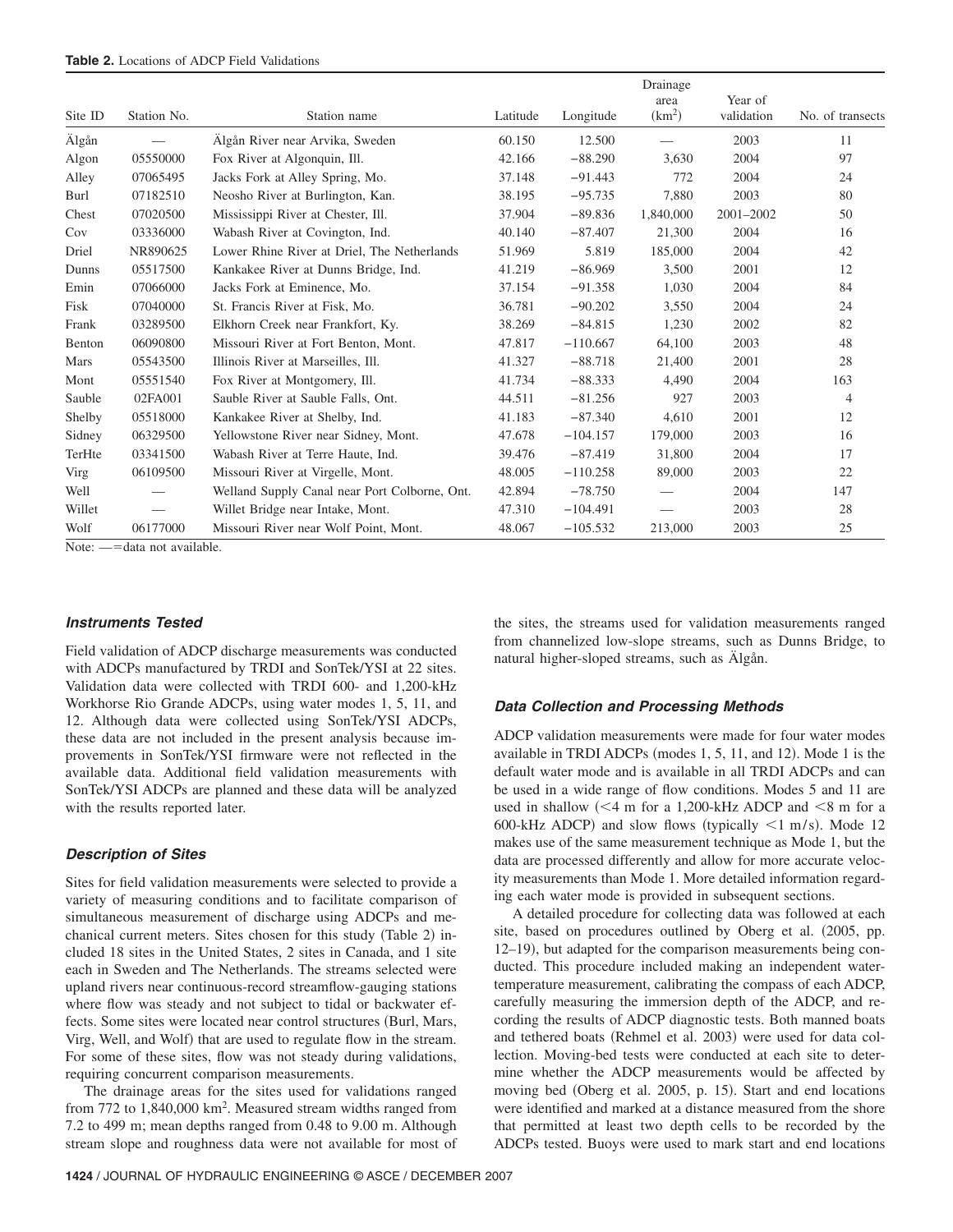for measurements made with manned boats. Approximately 10 s of data were collected from a nearly stationary position at the beginning and end of each transect, in order to obtain more accurate estimates of the near-shore velocity for estimating the edge discharge. The stream was traversed at a boat speed less than or equal to the downstream speed of the water. Where possible, 12 or more transects were collected with each ADCP and configuration. However, at some sites only 4 transects were collected for a specific configuration. This procedure was repeated until data were collected with each of the available instruments and water modes appropriate for the site.

A current meter was used to make one or two streamflow measurements simultaneously with the ADCPs at each site and the resulting discharge used for comparison with ADCP-measured discharges. Price AA current meters were used for comparison measurements made in the United States and Canada. The performance of each current meter was evaluated in a USGS or Environment Canada towing basin. All the current meters were within specifications with the exception of one meter that was biased 1 to 2% high. Salt dilution measurements using the finite mass dilution method (Okunishi et al. 1992) were made at Älgån using standard procedures used by the Norwegian Water Resources and Energy Directorate (NVE). Data collected at Driel were compared with streamflow computed from a four-path travel-time acoustic velocity meter located at this site.

At some sites, many different validation measurements were made using different water modes and configurations. For many of the validation measurements, concurrent current meter or dilution streamflow measurements were not available for all of the ADCP validation measurements. For these situations, the currentmeter measurement was compared to the rating for that site. If the current meter measurement agreed within approximately 2% of the rated discharge, the rated discharge was used for comparison with ADCP measurements. If the current meter did not agree within 2% of the rated discharge, the ADCP data that were not collected concurrent with the current-meter measurement were not included in this analysis.

All ADCP data were analyzed and reviewed using TRDI's WinRiver software version 10.06 in order to identify any data quality issues or to correct any mistakes in data entry in the field. Procedures for data review suggested by Oberg et al. (2005, pp. 21–23) were followed. The extrapolation techniques for the top and bottom discharges were reviewed by means of the WinRiver software and an appropriate extrapolation method was chosen for each measuring section or site. The 1/6th power law (TRDI 2003; Chen 1991) was used for the top and bottom discharge extrapolations for all data sets, except at two sites. The constant method (TRDI 2003) was used to estimate the top discharge and the 1/6th power law was used to extrapolate the bottom discharge for data collected at Burlington and Montgomery, for the upstream measuring section (Table 2). The velocity data at the beginning and end of each transect were reviewed. Where necessary, the starting and ending points of the transects were adjusted to obtain a proper edge estimate.

# *Test Results*

The percent difference between discharges measured with an ADCP and the reference discharge were computed assuming that the reference discharge was the "true" value.

# **Mode 1**

Water mode 1 (WM1) is a general purpose water mode for TRDI ADCPs (TRDI 2000). WM1 is typically used in streams with a mean depth deeper than 1 m and/or with velocities exceeding 1 m/ s. WM1 measures the Doppler shift using two phase-coded broadband pulses separated by a lag that is dependent on the user-specified ambiguity velocity. The lag is inversely proportional to the radial ambiguity velocity, the maximum relative radial velocity (including boat speed and water speed) that can be accurately measured with the ADCP. The recommended radial ambiguity velocity range is from  $175$  to  $700 \text{ cm/s}$  (the minimum recommended value during some of the testing was 170 cm/s). The bin size and lag between the pulses, and, thus, the ambiguity velocity, are key variables in determining the standard deviation of the random instrument noise present in velocity measurements. The recommended and commonly used bin sizes for 600- and 1,200-kHz instruments are 50 and 25 cm, respectively. Standard deviations of instrument noise for these bin sizes range between 13 and 22 cm/s, depending on the radial ambiguity velocity value. The standard deviations will increase dramatically for smaller bin sizes.

The evaluation data set for WM1 contains 28 measurements made at 11 different sites using different field crews and instruments (Table 3). These measurements represent mean depths, mean velocities, and channel widths ranging from 1.2 to 9.0 m, from 0.5 to 1.5 m/s, and from 20 to 500 m, respectively. Streamflows ranging from 20 to over  $5,000 \text{ m}^3/\text{s}$  were obtained from averaging between 4 and 16 transects. The reference measurements consist of 14 current meter measurements, 11 discharges determined from rating curves, and 3 discharges measured by an AVM. The mean and median percent difference between the ADCP and reference discharges is 0.5% with a maximum difference of 5.63%. Graphical analysis of, and a single sample t-test on, the percent differences [Fig. 2(a) showed that the WM1 data were not biased relative to the reference measurements.

The WM1 data were analyzed for relations between the percent differences between the ADCP and reference discharges and selected site and measurement characteristics (Fig. 3). No strong correlations between the percent difference and the selected characteristics were observed. Although some weak correlations appear to be present, they are likely the result of the four largest streamflow measurements all being from the same site. Therefore, streamflow measured using an ADCP with WM1 compare well with reference discharges determined by current-meter methods with no statistical bias evident in the data presented here.

# **Modes 5/11**

Water modes 5 and 11 are pulse-to-pulse coherent modes. Like WM1, two pulses are transmitted, but unlike WM1, the lag between the pulses for WM5 and WM11 is long and variable. The lag is equal to the time for the first pulse to travel to the bottom and back. After the signal from the first pulse is received at the transducer face, the ADCP transmits the second pulse. This approach creates a very long lag with extremely low instrument noise, typically less than 2 cm/s with bin sizes of 5 and 10 cm for 1,200- and 600-kHz instruments, respectively. Because of the long lag, the ambiguity velocity is very low and could render the modes nearly useless, but an ambiguity resolving bin is used to help resolve the ambiguity and allow a lower ambiguity velocity than the actual water velocity (TRDI 2000). The time dilation technique used to determine the velocity in the ambiguity resolving bin and the bin-to-bin tracking algorithm used to apply the ambiguity velocity to consecutive bins limits the use of WM5 and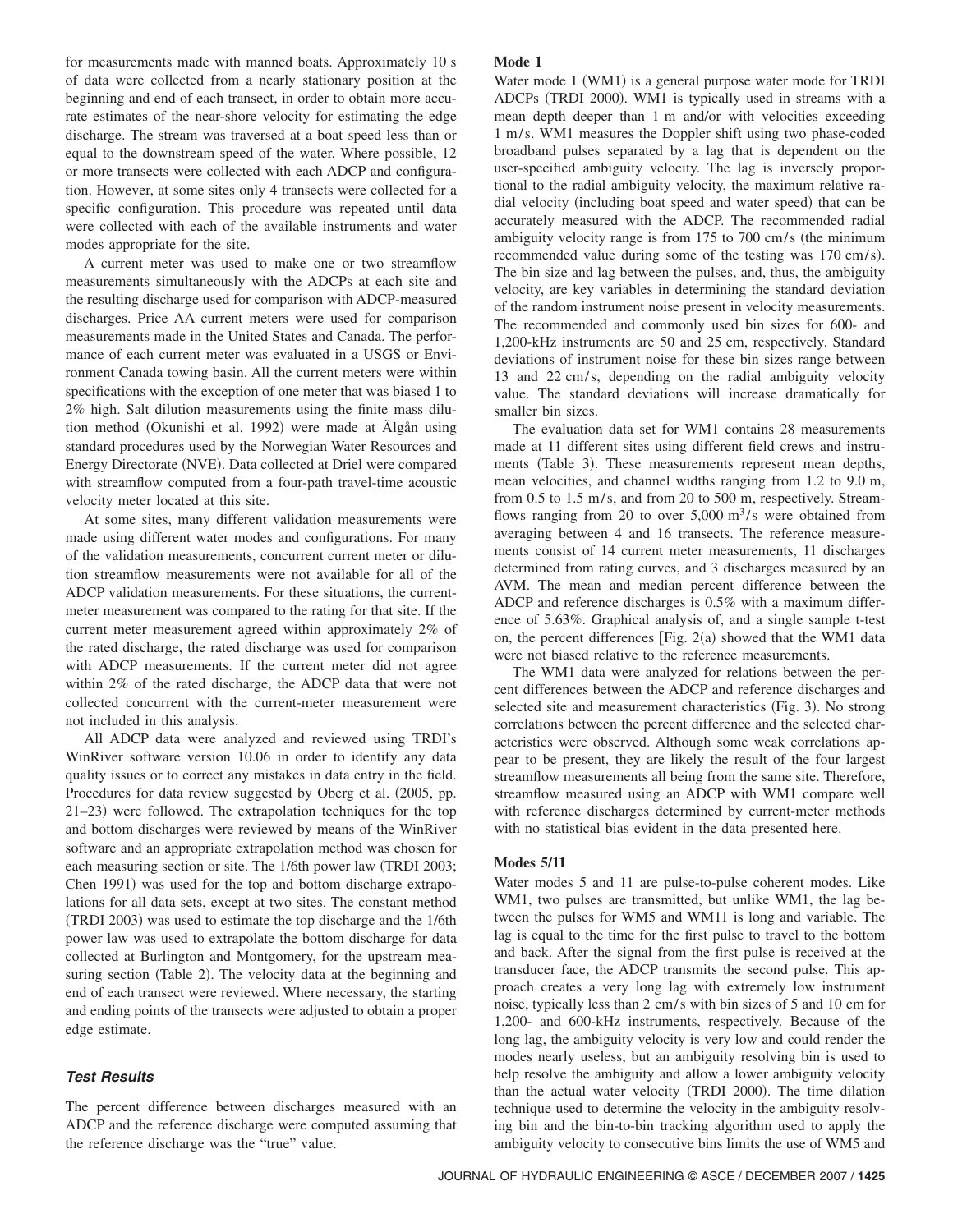**Table 3.** Summary of ADCP Validation Measurements Made with Water Mode 1

|            |                     |              | Instrument<br>configuration |                     |                           |                   |              |                      |                                              |              |                      |                      |                      |                     |              |
|------------|---------------------|--------------|-----------------------------|---------------------|---------------------------|-------------------|--------------|----------------------|----------------------------------------------|--------------|----------------------|----------------------|----------------------|---------------------|--------------|
| Site<br>ID | No. of<br>transects | Frq<br>(kHz) | WS<br>(cm)                  | <b>WV</b><br>(cm/s) | <b>ADCP</b><br>$Q(m^3/s)$ | Ref<br>$Q(m^3/s)$ | Ref<br>type  | Difference<br>$(\%)$ | <b>ADCP</b><br>$\mathcal{Q}$<br>$COV$ $(\%)$ | Width<br>(m) | Mean<br>depth<br>(m) | Max.<br>depth<br>(m) | Mean<br>vel<br>(m/s) | Max<br>vel<br>(m/s) | Dur<br>(min) |
| Burl       | 8                   | 1,200        | 25                          | 170                 | 144                       | 144               | $\mathbb{R}$ | $-0.29$              | 1.79                                         | 37.4         | 2.56                 | 4.36                 | 1.50                 | 3.27                | 3.27         |
| Burl       | 8                   | 1,200        | 10                          | 170                 | 145                       | 144               | R            | 0.46                 | 2.61                                         | 37.2         | 2.61                 | 4.40                 | 1.49                 | 4.08                | 4.08         |
| Burl       | 8                   | 1,200        | 25                          | 170                 | 142                       | 144               | R            | $-1.33$              | 1.98                                         | 36.7         | 2.58                 | 4.35                 | 1.50                 | 3.05                | 3.05         |
| Chest      | 12                  | 600          | 50                          | 170                 | 5,420                     | 5,580             | AA           | $-2.82$              | 0.94                                         | 499          | 9.00                 | 14.77                | 1.26                 | 4.27                | 4.27         |
| Chest      | $\overline{4}$      | 600          | 50                          | 170                 | 5,360                     | 5,580             | AA           | $-4.00$              | 0.83                                         | 494          | 8.92                 | 14.64                | 1.27                 | 2.81                | 2.81         |
| Chest      | 12                  | 600          | 50                          | 188                 | 3,140                     | 3,120             | AA           | 0.68                 | 0.72                                         | 488          | 6.19                 | 12.28                | 1.08                 | 2.32                | 2.32         |
| Chest      | 12                  | 600          | 50                          | 188                 | 3,110                     | 3,120             | AA           | $-0.15$              | 1.13                                         | 486          | 6.17                 | 12.33                | 1.08                 | 2.76                | 2.76         |
| Driel      | 10                  | 600          | 50                          | 350                 | 201                       | 200               | <b>AVM</b>   | 0.79                 | 4.90                                         | 113          | 4.63                 | 5.83                 | 0.39                 | 1.23                | 1.23         |
| Driel      | 22                  | 600          | 50                          | 350                 | 197                       | 196               | <b>AVM</b>   | 0.55                 | 7.41                                         | 111          | 4.54                 | 6.61                 | 0.39                 | 1.56                | 1.56         |
| Driel      | 10                  | 600          | 50                          | 350                 | 200                       | 199               | <b>AVM</b>   | 0.46                 | 4.50                                         | 110          | 4.76                 | 5.92                 | 0.38                 | 1.25                | 1.25         |
| Dunns      | 12                  | 1,200        | 25                          | 170                 | 23.0                      | 22.6              | AA           | 1.54                 | 1.78                                         | 29.4         | 1.61                 | 2.18                 | 0.49                 | 1.58                | 1.58         |
| Benton     | $\overline{4}$      | 1,200        | 25                          | 170                 | 135                       | 128               | $\mathbb{R}$ | 5.15                 | 1.37                                         | 140          | 1.57                 | 2.44                 | 0.61                 | 1.86                | 1.86         |
| Benton     | $\overline{4}$      | 1,200        | 25                          | 170                 | 126                       | 122               | $\mathbb{R}$ | 2.98                 | 0.52                                         | 141          | 1.55                 | 2.35                 | 0.58                 | 1.73                | 1.73         |
| Benton     | $\overline{4}$      | 1,200        | 25                          | 170                 | 94.2                      | 91.5              | R            | 2.99                 | 2.93                                         | 135          | 1.46                 | 2.27                 | 0.48                 | 2.14                | 2.14         |
| Benton     | $\overline{4}$      | 1,200        | 25                          | 170                 | 93.6                      | 91.5              | $\mathbb{R}$ | 2.37                 | 2.27                                         | 134          | 1.45                 | 2.24                 | 0.48                 | 1.79                | 1.79         |
| Mars       | 12                  | 1,200        | 25                          | 170                 | 223                       | 219               | $\mathbb{R}$ | 1.58                 | 6.06                                         | 120          | 1.94                 | 3.13                 | 0.96                 | 2.26                | 2.26         |
| Mars       | 16                  | 1,200        | 25                          | 170                 | 226                       | 220               | R            | 2.79                 | 3.65                                         | 120          | 1.95                 | 2.96                 | 0.97                 | 2.74                | 2.74         |
| Shelby     | 12                  | 1,200        | 25                          | 170                 | 29.6                      | 29.8              | AA           | $-0.52$              | 2.37                                         | 40.4         | 1.40                 | 1.78                 | 0.52                 | 1.81                | 1.81         |
| Sidney     | $\overline{4}$      | 1,200        | 25                          | 170                 | 117                       | 116               | R            | 0.62                 | 1.20                                         | 170          | 1.47                 | 2.76                 | 0.47                 | 1.50                | 1.50         |
| Virg       | $\overline{4}$      | 1,200        | 25                          | 170                 | 121                       | 125               | R            | $-3.32$              | 3.40                                         | 155          | 1.16                 | 1.94                 | 0.67                 | 2.01                | 2.01         |
| Well       | 22                  | 1,200        | 25                          | 205                 | 158                       | 150               | AA           | 5.63                 | 2.26                                         | 37.9         | 5.48                 | 5.81                 | 0.76                 | 2.14                | 2.14         |
| Well       | 22                  | 1,200        | 25                          | 170                 | 194                       | 195               | AA           | $-0.65$              | 2.04                                         | 36.4         | 5.46                 | 5.83                 | 0.98                 | 2.75                | 2.75         |
| Well       | 22                  | 1,200        | 25                          | 170                 | 204                       | 207               | AA           | $-1.25$              | 2.33                                         | 36.3         | 5.50                 | 5.84                 | 1.02                 | 3.06                | 3.06         |
| Well       | 8                   | 1,200        | 25                          | 170                 | 156                       | 150               | AA           | 3.46                 | 2.05                                         | 39.7         | 5.41                 | 5.86                 | 0.72                 | 2.43                | 2.43         |
| Well       | 20                  | 1,200        | 25                          | 170                 | 187                       | 187               | AA           | $-0.01$              | 1.48                                         | 39.5         | 5.35                 | 5.87                 | 0.88                 | 2.59                | 2.59         |
| Well       | 16                  | 1,200        | 25                          | 170                 | 218                       | 220               | AA           | $-1.05$              | 2.95                                         | 36.7         | 5.42                 | 7.18                 | 1.10                 | 3.03                | 3.03         |
| Well       | 13                  | 1,200        | 25                          | 170                 | 257                       | 267               | AA           | $-3.52$              | 4.95                                         | 36.6         | 5.41                 | 5.82                 | 1.30                 | 3.00                | 3.00         |
| Willet     | $\overline{4}$      | 1,200        | 25                          | 170                 | 20.5                      | 20.5              | AA           | $-0.16$              | 0.99                                         | 19.7         | 1.90                 | 2.87                 | 0.55                 | 1.63                | 1.63         |

Note: ID=identification; No.=number; Frq.=frequency; WS=bin size; WV=ambiguity velocity; Q=discharge; Ref=reference; R=stage-discharge rating curve; AA=Price AA current meter; AVM=acoustic velocity meter index rating; Diff=difference; COV=coefficient of variation; Max=maximum; vel=velocity; and Dur=duration.

WM11 to conditions with low turbulence and low shear. Shear caused by coarse bed material or other conditions will often cause these modes to fail. Because of the short pulses and long lag, WM5 and WM11 are limited to shallow depths  $(< 4$  m for 1,200 kHz and 8 m for 600 kHz) and slow velocities (typically  $<$ 1 m/s).

The evaluation data set for WM5 and WM11 contains 11 measurements made at 6 different sites using different field crews and instruments (Table 4). These measurements represent mean depths, mean velocities, and channel widths ranging from 0.6 to 2.4 m, from  $0.1$  to  $0.5$  m/s, and from 7 to 105 m, respectively. Measured streamflow ranged from 1.93 to  $44.3 \text{ m}^3/\text{s}$  and were computed as the average of between 6 and 12 transects. The reference measurements for comparison purposes consist of five current-meter measurements, one salt-dilution measurement, and five discharges determined from rating curves. The mean and median percent difference between the ADCP and reference discharges were 0.33 and −0.77, respectively; but both were less than 1%. Although the maximum percent difference was 7.09%, only one other measurement (5.08%) exceeded a difference of 4%. Graphical analysis of, and a single sample t-test on, the percent differences  $[Fig. 2(b)]$  showed that the WM5 and WM11 data were not biased relative to the reference measurements.

The WM5 and WM11 data were analyzed for relations between the percent differences between the ADCP and reference discharges and selected site and measurement characteristics (Fig. 3). There was no evidence of strong correlations between the percent difference and the selected characteristics. Therefore, discharges measured using an ADCP with WM5 and WM11 compare well with reference discharges determined by current-meter methods with no statistical bias evident in the data presented here.

#### **Mode 12**

WM12 is essentially a high ping rate WM1. WM12 is designed so that the heading, pitch, and roll sensors are only read at the beginning of the averaging period, the individual pings are averaged in phase space, and only the average is transformed into water velocities. This design eliminates some of the processing overhead and potential for averaging ambiguity velocity errors associated with WM1. The ping rate for WM1 is approximately 2 to 3 Hz whereas the ping rate for WM12 is  $10-20$  Hz (depending on number of bins). However, because the heading pitch and roll sensors are sampled only at the beginning of the averaging period, changes in heading, speed, pitch, or roll will lead to errors in the measured velocity. Thus, it is important that the sampling period be short, generally 1 s or less. WM12 can be used anywhere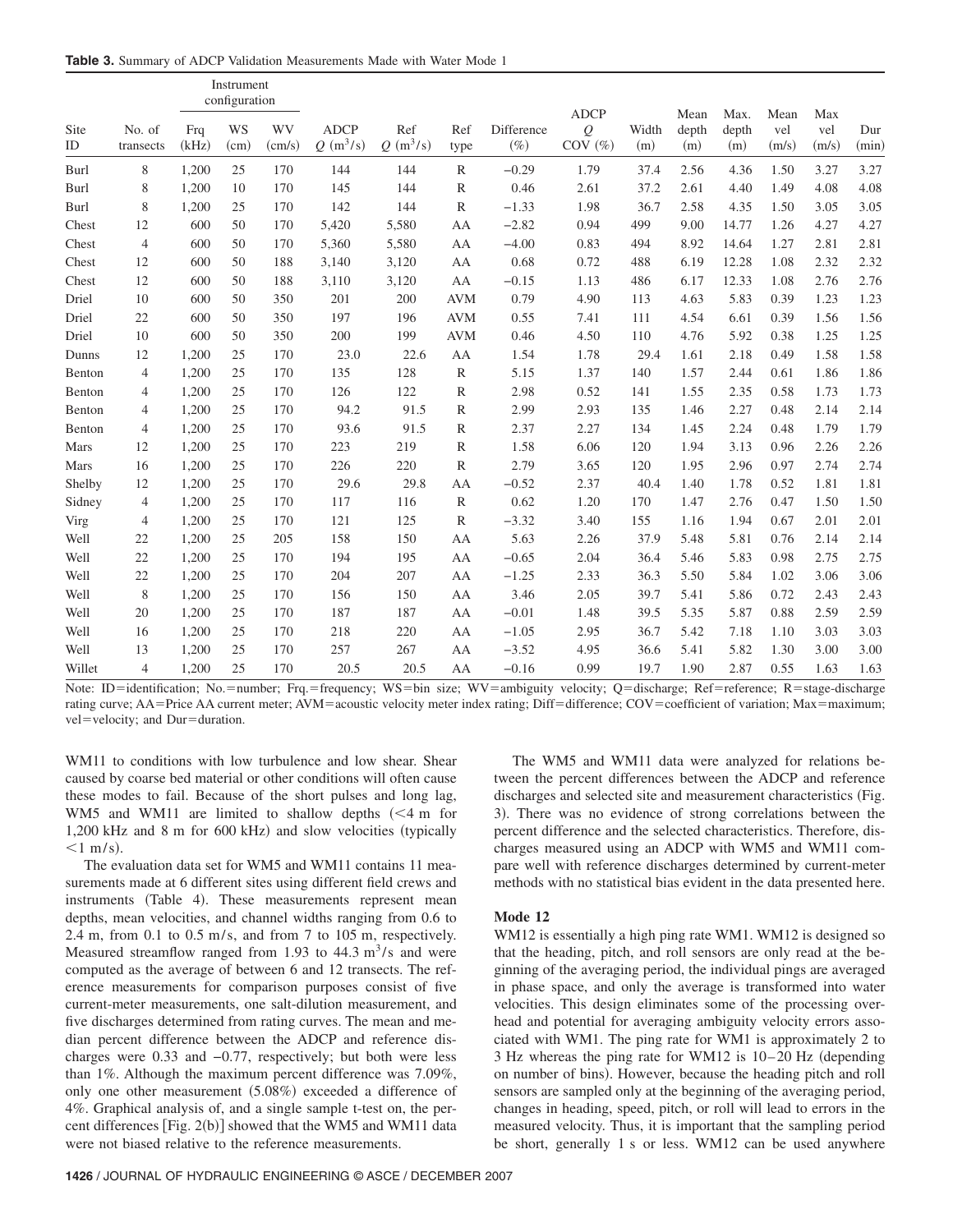

**Fig. 2.** Probability density plots of the percent difference between ADCP and reference discharges with normal distributions overlayed and scatter plots showing the relation between ADCP and reference discharges with lines of perfect agreement

WM1 can be used, provided the ambiguity velocity is set properly as in WM1. The velocity standard deviation for WM12 cannot be stated as broadly as for the other water modes because WM12 is more configurable and the velocity standard deviation is dependent on the sampling period, the bin size, the number of pings fit into the sampling period, and the ambiguity velocity.

The evaluation data set for WM12 contains 61 measurements made at 16 different sites using different field crews and instruments (Table 5). These measurements represent mean depths, mean velocities, and channel widths ranging from 0.5 to 5.3 m, 0.1 to  $1.5 \text{ m/s}$ , and  $15.4$  to  $184 \text{ m}$ , respectively. Measured streamflow ranged from 1.84 to 198  $\text{m}^3$ /s and were computed as the average of between 4 and 33 transects across the stream. The reference measurements consist of 23 current-meter measurements and 38 discharges determined from rating curves. The mean and median percent difference between the ADCP and reference discharges were different, −0.14 and 0.50%, respectively; but both were less than 1%. The difference between the ADCP discharge and the reference discharge ranged from −15.9 to 8.7%, and the standard deviation was 5.8%. Graphical analysis of, and a



Fig. 3. Scatter plots and correlation coefficients for selected variables compared with the percent difference between ADCP and reference discharges for water modes 1, 5/11, and 12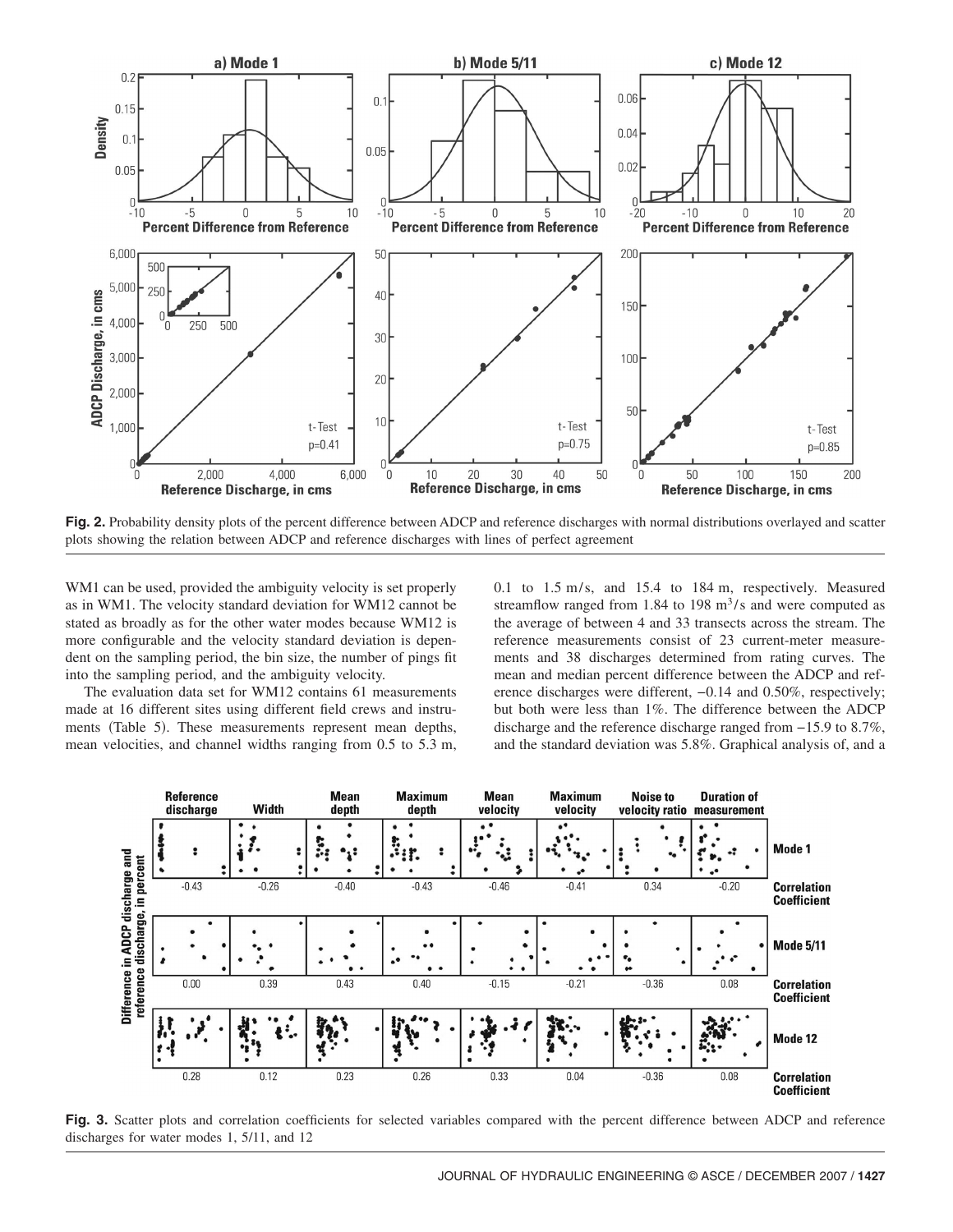**Table 4.** Summary of ADCP Validation Measurements Made with Water Modes 5 and 11

|            |                          |               | Instrument<br>configuration |            |                                           |                               |              |                |                    |              |                      |                     |                      |                     |              |
|------------|--------------------------|---------------|-----------------------------|------------|-------------------------------------------|-------------------------------|--------------|----------------|--------------------|--------------|----------------------|---------------------|----------------------|---------------------|--------------|
| Site<br>ID | No. of<br>tran-<br>sects | Frq.<br>(kHz) | <b>WM</b>                   | WS<br>(cm) | <b>ADCP</b><br>$\mathcal{Q}$<br>$(m^3/s)$ | Ref<br>$\varrho$<br>$(m^3/s)$ | Ref<br>type  | Diff<br>$(\%)$ | Q<br>COV<br>$(\%)$ | Width<br>(m) | Mean<br>depth<br>(m) | Max<br>depth<br>(m) | Mean<br>vel<br>(m/s) | Max<br>vel<br>(m/s) | Dur<br>(min) |
| Älgån      | 11                       | 1,200         | 5                           | 5          | 2.69                                      | 2.74                          | SD.          | $-1.65$        | 5.87               | 7.20         | 0.97                 | 1.29                | 0.38                 | 1.12                | 48.77        |
| Frank      | 12                       | 1,200         | 11                          | 5          | 1.93                                      | 1.97                          | AA           | $-2.20$        | 1.72               | 35.2         | 0.64                 | 1.10                | 0.09                 | 0.46                | 31.18        |
| Frank      | 6                        | 1,200         | 11                          | 5          | 2.21                                      | 2.19                          | AA           | 1.00           | 0.90               | 37.2         | 0.64                 | 1.11                | 0.09                 | 0.42                | 10.05        |
| Mont       | 12                       | 600           | 11                          | 10         | 44.3                                      | 43.5                          | R            | 1.87           | 3.14               | 56.2         | 1.63                 | 2.41                | 0.48                 | 1.35                | 84.07        |
| Mont       | 10                       | 600           | 11                          | 10         | 41.9                                      | 43.5                          | $\mathbb{R}$ | $-3.69$        | 2.30               | 58.0         | 1.91                 | 2.73                | 0.38                 | 0.98                | 27.40        |
| Mont       | 10                       | 600           | 5                           | 10         | 41.8                                      | 43.4                          | R            | $-3.74$        | 2.30               | 56.5         | 1.58                 | 2.35                | 0.47                 | 1.17                | 74.40        |
| Algon      | 12                       | 600           | 11                          | 10         | 36.7                                      | 34.3                          | $\mathbb{R}$ | 7.09           | 2.42               | 105          | 2.42                 | 3.19                | 0.14                 | 0.41                | 55.65        |
| Dunns      | 12                       | 1,200         | 5                           | 5          | 23.3                                      | 22.1                          | AA           | 5.08           | 2.27               | 29.5         | 1.59                 | 2.25                | 0.50                 | 1.16                | 36.30        |
| Dunns      | 12                       | 600           | 5                           | 10         | 22.5                                      | 22.1                          | $\mathbb{R}$ | 1.72           | 1.69               | 29.9         | 1.61                 | 2.19                | 0.49                 | 1.35                | 32.60        |
| Shelby     | 12                       | 1,200         | 5                           | 5          | 29.8                                      | 30.0                          | AA           | $-0.77$        | 2.25               | 40.4         | 1.40                 | 1.79                | 0.53                 | 1.40                | 52.90        |
| Shelby     | 12                       | 600           | 5                           | 10         | 30.0                                      | 30.3                          | AA           | $-1.02$        | 1.66               | 41.2         | 1.43                 | 1.95                | 0.53                 | 1.26                | 37.88        |

Note: ID=identification; No.=number; Frq=frequency; WM=water mode; WS=bin size; Q=discharge; Ref=reference; SD=salt dilution; R=stagedischarge rating curve; AA=Price AA current meter; Diff=difference; COV=coefficient of variation; Max=maximum; vel=velocity; Dur=duration.

single sample t-test on, the percent differences  $[Fig. 2(c)]$  showed that the WM12 data were not biased relative to the reference measurements.

The WM12 data were analyzed for trends among percent differences between the ADCP and reference discharges and selected site and measurement characteristics (Fig. 3). No strong correlations between the percent difference and the selected characteristics were evident. Therefore, discharges measured using an ADCP with WM12 across a range of channel and measurement characteristics compare well with reference discharges determined by current-meter methods with no statistical bias evident in the data presented here.

#### **Measurement Duration Analysis**

The uncertainty of a discharge measurement is affected by the duration of the measurement, random instrument noise, and temporal changes in streamflow characteristics caused by turbulence and unsteady flow. Natural streams exhibit temporal changes in discharge at any cross section on multiple time scales ranging from many times per second for turbulence to hours or days for the passage of a flood. Flow in a natural stream is seldom, if ever steady; it frequently has oscillations with time scales of seconds to minutes about a mean value that may change with time scales of hours to days. The goal of many discharge measurements is to measure this mean value. Therefore, the discharge measurement should be of sufficient duration to average the random instrument noise and the shorter temporal fluctuations to obtain a mean discharge. The duration of current-meter discharge measurements in the United States and Canada are grossly determined by the requirements to make one or two velocity measurements at a vertical, that each velocity measurement last at least 40 s, and that no more than 5% of the discharge be computed for any vertical. Therefore, in a typical streamflow measurement, the meter is exposed to the flow field from approximately 15 to 30 min depending on depth of the flow and the resulting measurement lasts 1 h or longer. ADCPs, however, can complete a transect (single pass across the stream) and, thus, a measurement of streamflow in less than 2 min. The USGS currently (2007) requires that at least four transects be averaged for a complete discharge measurement, except in rapidly changing flow (Oberg et al. 2005). Therefore, it is

possible to complete a streamflow measurement with an ADCP using standard procedures and yet not sample the flow for more than 8 min total. Although use of four transects is also common practice in countries other than the United States, there is no published research suggesting that four transects is the optimal approach for making streamflow measurements with ADCPs.

The random uncertainty of ADCP streamflow measurements associated with measurement duration is assessed using data sets having at least 12 transects. The primary obstacle in determining the uncertainty of a discharge measurement is that the "true" value of discharge is not known. Thus, the bias portion of uncertainty cannot be easily determined. The comparison of different water modes to traditional measurement techniques (Rantz et al. 1982; ISO 1979) assumes the traditional technique to be the true value despite known uncertainty associated with traditional techniques (Pelletier 1988; Carter and Anderson 1963). ADCP streamflow measurement data used in this analysis showed no statistically significant bias when compared with traditional techniques. The mean discharge from data sets with 12 transects is therefore assumed to be the true discharge for the purpose of assessing the uncertainty associated with the duration of discharge measurements.

Variation in measured discharge can occur because of random error in the instrument, turbulence, and unsteadiness of the flow. Stationarity of the discharges in the data sets was evaluated by linear regression of discharge with time and visually screening plots of discharge and time. Traditionally, regression coefficients with a *p* value less than 0.05 are considered statistically significant (Helsel and Hirsch 1992, p.106). To ensure that all samples were collected at approximately the same discharge, only data sets that passed the visual screening and had a slope coefficient with a *p* value greater than 0.4 were used for this analysis.

Uncertainties associated with 1, 2, 4, 6, and 8 transect means were computed as the percent deviation from the mean of 12 transects. Running means were computed using sequential data because multiple transects would be measured sequentially. The deviations from the mean for different numbers of transects are shown in Fig. 4. As expected, the deviation from the mean discharge decreases as the number of transects in the mean increases. Because the mean of all 12 transects and the *n*-transect means are correlated, the uncertainty values computed earlier were corrected by multiplying the computed uncertainties by the square root of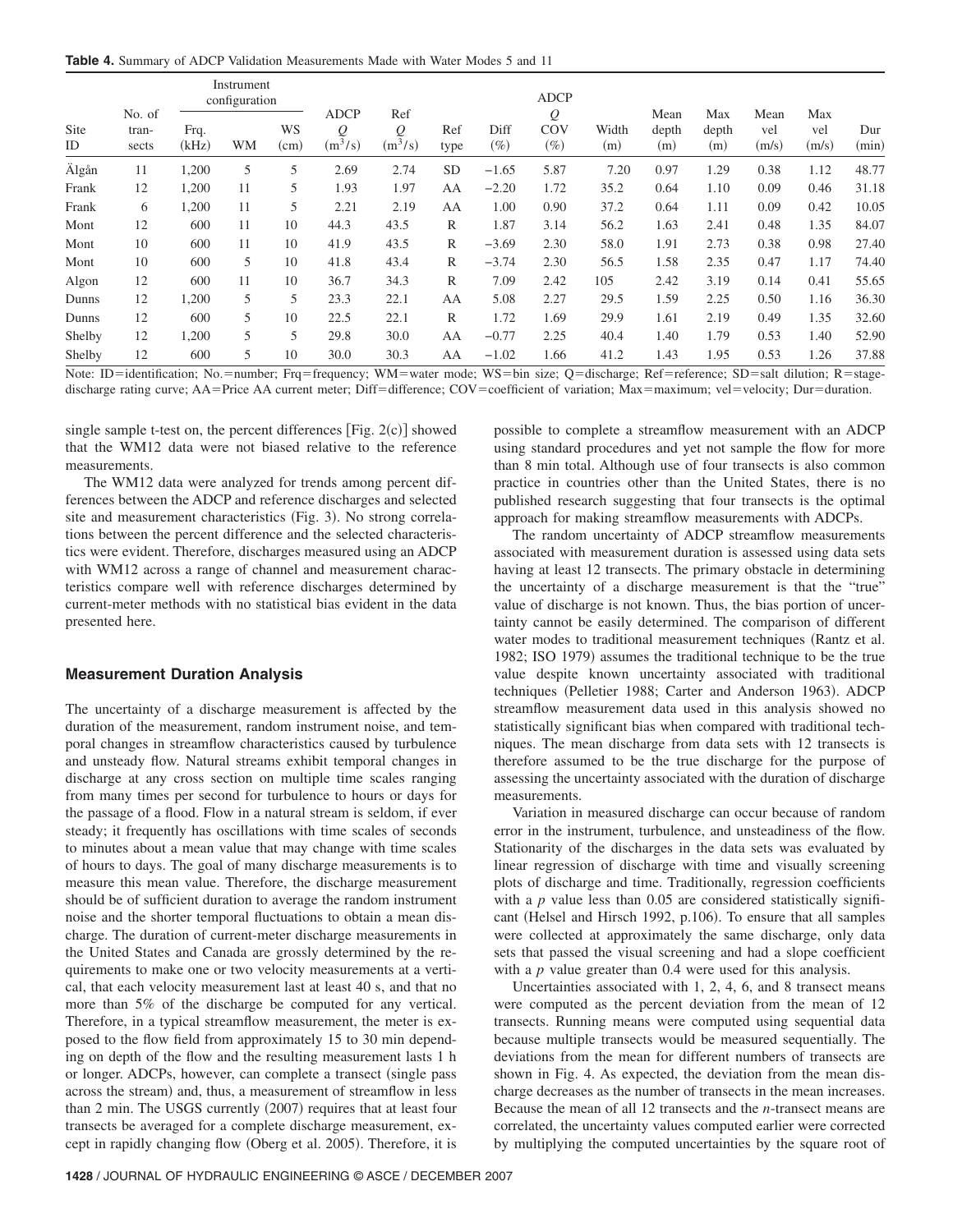**Table 5.** Summary of ADCP Validation Measurements Made with Water Mode 12

|              |                |                |                | Instrument<br>configuration |         |                           |              |                   |               | <b>ADCP</b>       |              |               |              |              |              |              |
|--------------|----------------|----------------|----------------|-----------------------------|---------|---------------------------|--------------|-------------------|---------------|-------------------|--------------|---------------|--------------|--------------|--------------|--------------|
| Site         | No. of         | Frq.           | WS             | WV                          |         | <b>ADCP</b><br>${\cal Q}$ | Ref<br>Q     | Ref               | Diff          | ${\cal Q}$<br>COV | Width        | Mean<br>depth | Max<br>depth | Mean<br>vel  | Max<br>vel   | Dur          |
| ID           | transects      | (kHz)          | (cm)           | (cm/s)                      | WO      | $(m^3/s)$                 | $(m^3/s)$    | type              | $(\%)$        | $(\%)$            | (m)          | (m)           | (m)          | (m/s)        | (m/s)        | (min)        |
| Algon        | 13             | 1,200          | 10             | 340                         | 12      | 37.9                      | 36.2         | $\mathbb{R}$      | 4.7           | 2.6               | 39.4         | 0.83          | 1.38         | 1.16         | 2.34         | 35.4         |
| Algon        | $\,$ 8 $\,$    | 600            | 10             | 480                         | 12      | 37.4                      | 35.1         | AA                | 6.6           | 4.7               | 59.6         | 1.08          | 1.67         | 0.58         | 2.56         | 49.3         |
| Algon        | 12             | 1,200          | 5              | 175                         | 12      | 37.7                      | 35.1         | AA                | 7.3           | 2.5               | 39.9         | 0.82          | 1.38         | 1.15         | 2.08         | 25.6         |
| Algon        | 12             | 1,200          | 2              | 480                         | 12      | 36.3                      | 35.1         | AA                | 3.4           | 4.2               | 39.6         | 0.81          | 1.37         | 1.13         | 3.75         | 55.5         |
| Algon        | 8              | 600            | 5              | 480                         | 12      | 37.2                      | 35.1         | AA                | 5.9           | 5.8               | 61.5         | 1.06          | 1.69         | 0.57         | 3.05         | 61.8         |
| Algon        | 8              | 1,200          | 2              | 480                         | 6       | 35.9                      | 35.1         | AA                | 2.2           | 3.2               | 39.2         | 0.81          | 1.39         | 1.13         | 5.46         | 29.7         |
| Algon        | 12             | 600            | $\mathfrak{2}$ | 480                         | 12      | 35.4                      | 34.3         | $\mathbb{R}$      | 3.3           | 4.8               | 38.8         | 0.85          | 1.35         | 1.07         | 4.94         | 43.1         |
| Algon        | 12             | 600            | 10             | 175                         | 12      | 36.7                      | 34.1         | R                 | 7.8           | 4.8               | 106          | 2.45          | 3.20         | 0.14         | 0.90         | 50.2         |
| Alley        | 12             | 1,200          | 10             | 340                         | 12      | 2.93                      | 2.97         | R                 | $-1.5$        | 6.0               | 23.1         | 0.82          | 1.22         | 0.16         | 1.21         | 72.6         |
| Alley        | 12             | 1,200          | 5              | 278                         | 12      | 2.97                      | 2.97         | R                 | 0.2           | 3.4               | 23.3         | 0.80          | 1.22         | 0.16         | 1.33         | 50.8         |
| Burl         | 8              | 1,200          | 10             | 340                         | 12      | 139                       | 146          | $\mathbb{R}$      | $-4.8$        | 2.2               | 36.1         | 2.83          | 4.57         | 1.36         | 3.04         | 16.5         |
| Burl         | 16             | 1,200          | 10             | 170                         | 12      | 143                       | 137          | AA                | 4.2           | 2.7               | 36.8         | 2.74          | 4.57         | 1.42         | 2.62         | 55.6         |
| Burl         | 8              | 1,200          | 10             | 340                         | 12      | 141                       | 137          | AA                | 2.7           | 3.2               | 37.6         | 2.69          | 4.46         | 1.39         | 2.80         | 24.1         |
| Burl         | 8              | 1,200          | 10             | 480                         | 8       | 138                       | 136          | AA                | 1.7           | 1.5               | 36.4         | 2.73          | 4.48         | 1.39         | 3.05         | 21.5         |
| Burl         | 8              | 1,200          | 25             | 170                         | 12      | 143                       | 136          | AA                | 5.2           | 2.0               | 37.2         | 2.63          | 4.54         | 1.46         | 2.61         | 15.6         |
| Burl         | 8              | 1,200          | 25             | 170                         | 8       | 144                       | 136          | AA                | 5.9           | 1.5               | 37.4         | 2.55          | 4.35         | 1.51         | 2.70         | 13.2         |
| Cov          | 8              | 1,200          | 10             | 340                         | 12      | 112                       | 104          | $\mathbb{R}$      | 7.3           | 3.8               | 125          | 1.84          | 3.62         | 0.49         | 1.31         | 27.1         |
| Cov          | 8              | 1,200          | 10             | 340                         | 12      | 111                       | 104          | R                 | 6.7           | 2.8               | 125          | 1.83          | 3.56         | 0.49         | 1.30         | 29.3         |
| Frank        | 12             | 1,200          | 10             | 340                         | 12      | 2.48                      | 2.52         | $\mathbb{R}$      | $-1.4$        | 8.7               | 34.3         | 0.70          | 1.17         | 0.10         | 1.07         | 40.9         |
| Frank        | 12             | 1,200          | 10             | 340                         | 12      | 2.54                      | 2.61         | R                 | $-2.5$        | 8.7               | 34.3         | 0.70          | 1.17         | 0.10         | 1.07         | 41.6         |
| Frank        | 12             | 1,200          | 10             | 340                         | 12      | 1.93                      | 1.97         | $\mathbb{R}$      | $-2.1$        | 8.7               | 34.3         | 0.70          | 1.17         | 0.10         | 1.07         | 33.7         |
| Frank        | 12             | 1,200          | 10             | 340                         | 12      | 1.84                      | 2.05         | AA                | $-10.5$       | 17.6              | 36.6         | 0.63          | 1.10         | 0.08         | 1.03         | 32.5         |
| Frank        | 8              | 1,200          | 5              | 340                         | 12      | 2.00                      | 2.19         | AA                | $-8.4$        | 9.5               | 36.1         | 0.64          | 1.10         | 0.09         | 1.45         | 14.7         |
| Frank        | 8              | 1,200          | 10             | 340                         | 12      | 1.84                      | 2.19         | AA                | $-15.9$       | 18.4              | 36.6         | 0.64          | 1.10         | 0.08         | 0.83         | 14.5         |
| Emin         | 13             | 1,200          | 10             | 340                         | 12      | 7.07                      | 6.71         | $\mathbb{R}$      | 5.3           | 14.1              | 26.2         | 0.50          | 0.92         | 0.53         | 1.65         | 20.2         |
| Emin         | 12             | 1,200          | 5              | 195                         | 12      | 7.08                      | 6.85         | AA                | 3.3           | 6.0               | 26.0         | 0.51          | 0.89         | 0.53         | 1.16         | 30.1         |
| Emin         | 12             | 1,200          | $\mathfrak{2}$ | 481                         | 12      | 7.16                      | 6.71         | $\mathbb{R}$      | 6.6           | 6.4               | 26.1         | 0.54          | 0.89         | 0.51         | 2.93         | 32.7         |
| Emin         | 12             | 1,200          | $\mathfrak{2}$ | 481                         | 6       | 7.24                      | 6.68         | $\mathbb{R}$      | 8.4           | 10.0              | 25.8         | 0.54          | 0.89         | 0.52         | 4.22         | 25.5         |
| Emin         | 12             | 1,200          | $\mathbf{1}$   | 481                         | 12      | 6.75                      | 6.71         | $\mathbb{R}$      | 0.6           | 6.4               | 26.1         | 0.55          | 0.89         | 0.47         | 4.33         | 36.1         |
| Emin         | 12             | 1,200          | 1              | 481                         | 6<br>12 | 6.68                      | 6.74         | $\mathbb{R}$      | $-0.8$        | 6.7               | 26.2         | 0.56          | 0.90         | 0.46         | 9.67         | 41.0         |
| Emin<br>Fisk | 11<br>12       | 1,200<br>1,200 | 2<br>10        | 688<br>340                  | 12      | 6.26<br>10.5              | 6.81<br>10.1 | $\mathbb{R}$<br>R | $-8.1$<br>3.2 | 7.0<br>3.2        | 22.8<br>15.4 | 0.48<br>1.27  | 0.97<br>2.04 | 0.58<br>0.54 | 4.93<br>1.70 | 30.5<br>45.3 |
| Fisk         | 12             | 1,200          | 10             | 340                         | 12      | 10.3                      | 10.1         | R                 | 1.9           | 1.5               | 15.4         | 1.28          | 2.01         | 0.53         | 1.48         | 22.2         |
| Benton       | $\,$ $\,$      | 1,200          | $10\,$         | 340                         | $12\,$  | 126                       | 125          | ${\mathbb R}$     | $0.5\,$       | 2.1               | 136          | 1.57          | 2.47         | 0.59         | 1.63         | 34.5         |
| Benton       | 8              | 1,200          | 10             | 340                         | 12      | 89.4                      | 91.5         | R                 | $-2.2$        | 1.2               | 134          | 1.43          | 2.25         | 0.47         | 1.44         | 42.2         |
| Benton       | 8              | 1,200          | 5              | 480                         | 12      | 88.8                      | 91.5         | $\mathbb{R}$      | $-2.9$        | 1.0               | 134          | 1.42          | 2.25         | 0.46         | 2.57         | 42.4         |
| Benton       | 8              | 1,200          | 2              | 480                         | 12      | 88.7                      | 91.5         | $\mathbb{R}$      | $-3.1$        | 1.4               | 138          | 1.39          | 2.14         | 0.46         | 3.11         | 50.9         |
| Mont         | 33             | 1,200          | 10             | 340                         | 12      | 44.3                      | 41.3         | AA                | 7.1           | 2.9               | 58.3         | 2.01          | 2.51         | 0.38         | 1.33         | 80.6         |
| Mont         | 12             | 1,200          | 5              | 175                         | 10      | 44.5                      | 44.7         | $\mathbb{R}$      | $-0.4$        | 2.1               | 58.6         | 2.03          | 2.52         | 0.37         | 1.11         | 25.8         |
| Mont         | 12             | 1,200          | $\mathfrak{2}$ | 480                         | 12      | 42.4                      | 45.1         | R                 | $-6.0$        | 2.5               | 70.3         | 0.98          | 1.37         | 0.61         | 3.41         | 121          |
| Mont         | $\overline{4}$ | 1,200          | 10             | 340                         | 12      | 41.5                      | 44.7         | $\mathbb{R}$      | $-7.2$        | 2.1               | 73.0         | 0.91          | 1.36         | 0.62         | 1.48         | 8.8          |
| Mont         | 8              | 1,200          | 10             | 340                         | 12      | 38.5                      | 43.0         | AA                | $-10.6$       | 2.2               | 73.1         | 0.89          | 1.34         | 0.59         | 1.47         | 21.1         |
| Mont         | 12             | 1,200          | 5              | 175                         | 12      | 39.5                      | 43.0         | AA                | $-8.3$        | 2.5               | 73.5         | 0.89          | 1.33         | 0.60         | 1.36         | 43.9         |
| Mont         | $\,$ 8 $\,$    | 1,200          | $\mathbf{1}$   | 480                         | 12      | 39.9                      | 43.0         | AA                | $-7.3$        | 11.5              | 74.3         | 0.94          | 1.32         | 0.57         | 5.01         | 117          |
| Mont         | 10             | 600            | 25             | 340                         | 12      | 40.6                      | 43.5         | R                 | $-6.6$        | 2.0               | 57.1         | 1.93          | 2.43         | 0.37         | 0.85         | 22.8         |
| Mont         | 18             | 600            | 5              | 480                         | 12      | 38.0                      | 43.5         | $\mathbb{R}$      | $-12.7$       | 4.4               | 71.3         | 0.97          | 1.41         | 0.55         | 4.28         | 91.8         |
| Mont         | $\overline{4}$ | 600            | 25             | 340                         | 12      | 41.4                      | 43.5         | $\mathbb{R}$      | $-4.8$        | 3.1               | 56.3         | 1.59          | 2.37         | 0.46         | 1.00         | 9.6          |
| Sauble       | $\overline{4}$ | 1,200          | 10             | 340                         | 12      | 27.2                      | 29.9         | AA                | $-9.1$        | 1.0               | 36.7         | 1.69          | 2.81         | 0.44         | 1.20         | 8.0          |
| Sidney       | 8              | 1,200          | 10             | 340                         | 12      | 114                       | 116          | $\mathbb R$       | $-1.5$        | 1.0               | 184          | 1.44          | 2.76         | 0.43         | 1.43         | 52.7         |
| Sidney       | 8              | 1,200          | 25             | 170                         | 12      | 113                       | 116          | $\mathbb R$       | $-2.4$        | 1.7               | 170          | 1.48          | 2.75         | 0.45         | 1.01         | 46.2         |
| TerHte       | 9              | 1,200          | 10             | 340                         | 12      | 169                       | 156          | $\mathbb R$       | 8.7           | 1.4               | 172          | 1.92          | 2.68         | 0.51         | 1.43         | 96.9         |
| TerHte       | 8              | 1,200          | 10             | 340                         | 12      | 167                       | 155          | $\mathbb R$       | 7.9           | 1.7               | 171          | 1.92          | 2.64         | 0.51         | 1.45         | 67.8         |
| Virg         | 9              | 1,200          | 10             | 340                         | 12      | 134                       | 132          | $\mathbb R$       | 1.2           | 2.3               | 159          | 1.25          | 1.99         | 0.68         | 1.65         | $48.0\,$     |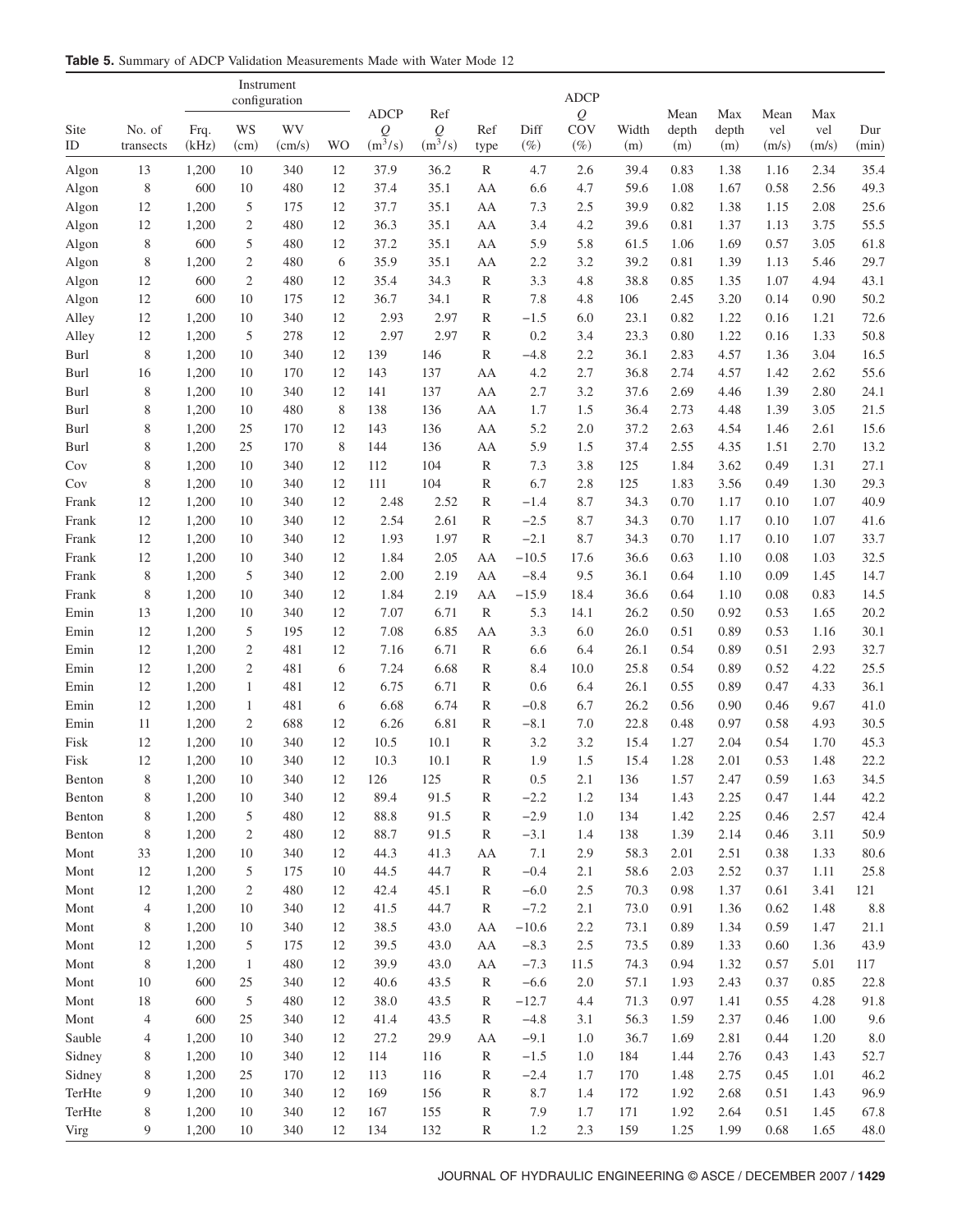|                   |                     |               |            | Instrument<br>configuration |    |                               |                       |             |                | <b>ADCP</b>        |              |                      |                     |                      |                     |              |
|-------------------|---------------------|---------------|------------|-----------------------------|----|-------------------------------|-----------------------|-------------|----------------|--------------------|--------------|----------------------|---------------------|----------------------|---------------------|--------------|
| <b>Site</b><br>ID | No. of<br>transects | Frq.<br>(kHz) | WS<br>(cm) | WV<br>$\text{(cm/s)}$       | WO | <b>ADCP</b><br>Q<br>$(m^3/s)$ | Ref<br>Q<br>$(m^3/s)$ | Ref<br>type | Diff<br>$(\%)$ | Q<br>COV<br>$(\%)$ | Width<br>(m) | Mean<br>depth<br>(m) | Max<br>depth<br>(m) | Mean<br>vel<br>(m/s) | Max<br>vel<br>(m/s) | Dur<br>(min) |
| Virg              | 9                   | 1,200         | 5          | 480                         | 12 | 144                           | 140                   | R           | 3.5            | 2.5                | 160          | 1.34                 | 2.05                | 0.67                 | 2.48                | 48.0         |
| Well              | 24                  | 1,200         | 25         | 170                         | 12 | 198                           | 194                   | AA          | 1.7            | 1.7                | 40           | 5.33                 | 5.82                | 0.92                 | 2.54                | 62.2         |
| Willet            | 8                   | 1,200         | 10         | 340                         | 12 | 20.1                          | 20.5                  | AA          | $-2.2$         | 1.2                | 19.7         | 1.98                 | 2.87                | 0.52                 | 1.43                | 19.5         |
| Willet            | 8                   | 1,200         | 25         | 170                         | 12 | 20.1                          | 20.5                  | AA          | $-2.1$         | 2.9                | 19.9         | 1.87                 | 2.87                | 0.54                 | 0.92                | 12.5         |
| Willet            | 8                   | 1.200         | 5          | 170                         | 12 | 20.4                          | 20.5                  | AA          | $-0.8$         | 2.6                | 19.6         | l.95                 | 2.86                | 0.53                 | 1.26                | 14.4         |
| Wolf              | 8                   | 1,200         | 10         | 340                         | 12 | 126                           | 125                   | R           | 0.5            | 0.6                | 131          | l.54                 | 2.13                | 0.62                 | 1.55                | 36.1         |
| Wolf              | 8                   | 1.200         | 25         | 170                         | 12 | 125                           | 125                   | R           | $-0.3$         | 0.9                | 130          | 1.51                 | 2.11                | 0.64                 | 1.16                | 33.9         |
| Wolf              | 9                   | .200          | 5.         | 170                         | 12 | 129                           | 126                   | R           | 2.2            | 0.5                | 134          | 1.53                 | 2.14                | 0.63                 | 1.59                | 54.7         |

Note: ID=identification; No=number; Frq=frequency; WS=bin size; WV=ambiguity velocity; WO=number of subpings; Q=discharge; Ref = reference; R = stage-discharge rating curve; AA=Price AA current meter; Diff=difference; COV=coefficient of variation; Max=maximum; vel =velocity; Dur=duration.

the quantity  $[12/(12-n)]$ . The range of uncertainty at 2 SD associated with 1, 2, 4, 6, and 8 transect means are  $\pm 12.5$ , 7.6, 5.4, 4.4, and 4.2%, respectively. Thus, the 4-transect average compares well with the commonly stated accuracy of  $\pm 5\%$  for discharge measurements.

Analysis of these data shows that the uncertainty is more dependent on the duration of the measurement, which would be analogous to the sampling time for a current-meter measurement, than on the number of transects collected. The duration for each mean was computed by summing the durations of the transects used in the mean. Uncertainty associated with means comprised of fewer transects with longer total durations is often less than the uncertainty associated with means comprised of more transects with a shorter total duration (Fig. 5). Channel width initially appeared to be correlated with depth and duration (correlation coefficients of 0.85 and 0.74, respectively). This correlation could indicate that duration was simply serving as a surrogate for one of the other variables. Removing Mississippi River data, which is much wider and deeper than other rivers represented in the analysis, reduced the correlation coefficients between width and depth



**Fig. 4.** Boxplot of the deviations from the mean of discharge measurements based on varying numbers of transects

**1430** / JOURNAL OF HYDRAULIC ENGINEERING © ASCE / DECEMBER 2007

and width and duration to 0.30 and 0.37, respectively. The results displayed in Fig. 5 remained unchanged. Therefore, the uncertainty associated with a discharge measurement is better described by the duration of the measurement than the number of transects included in the measurement.

Additional scatter along the upper and lower fringes of the trend shown in Fig. 5 may be realized if the instrument noise is high relative to the mean velocity of the flow. For instrument noise to velocity ratios greater than one, a measurement of a specified duration would have greater uncertainty. Measurements with these characteristics would not be made during routine operation, except for very low-flow conditions. However, some of the field validation measurements were specifically configured to test the limits of the instrument and resulted in instrument noise to mean velocity ratios exceeding one. These measurements have not been included in Fig. 5.

Traditional current-meter measurements with 40-s sample times and approximately 25 verticals result in measurement durations from 920 to 1,840 s and based on published uncertainty analyses have an uncertainty at 2 SD of about 5.5% (Pelletier 1988; Carter and Anderson 1963). The uncertainty associated with ADCP measurements based on the data and analysis presented here for measurement durations from 500 to 1,000 s, from 1,000 to 1,500 s, and from 1,500 to 2,000 s are ±2.4, 1.8, and 1.2%, respectively. These values are for 2 SD with data having instrument noise ratios to mean velocity less than 1. If all data including those with high instrument noise to mean velocity ratios are included, the uncertainty increases to  $\pm 4.4$ , 3.2, and 3.0% for measurement durations from 500 to 1,000 s, from 1,000 to 1,500 s, and from 1,500 to 2,000 s, respectively.

The results of the above-presented analyses indicate that reductions in uncertainty of ADCP streamflow measurements are more dependent on the duration of the measurement than the number of transects made per ADCP streamflow measurement. On the basis of statistical analysis of the data presented herein which are not necessarily representative of all flow conditions where ADCPs may be used) an uncertainty of  $\pm 5\%$  in the measured discharge should be achieved by ADCP measurements with a duration of at least 720 s, regardless of the number of transects made. A minimum of two transects should be made (with measurement duration for all transects  $>720$  s) in order to minimize the possibility of directional bias in ADCP measured streamflow. The writers plan to explore this issue in more detail with addi-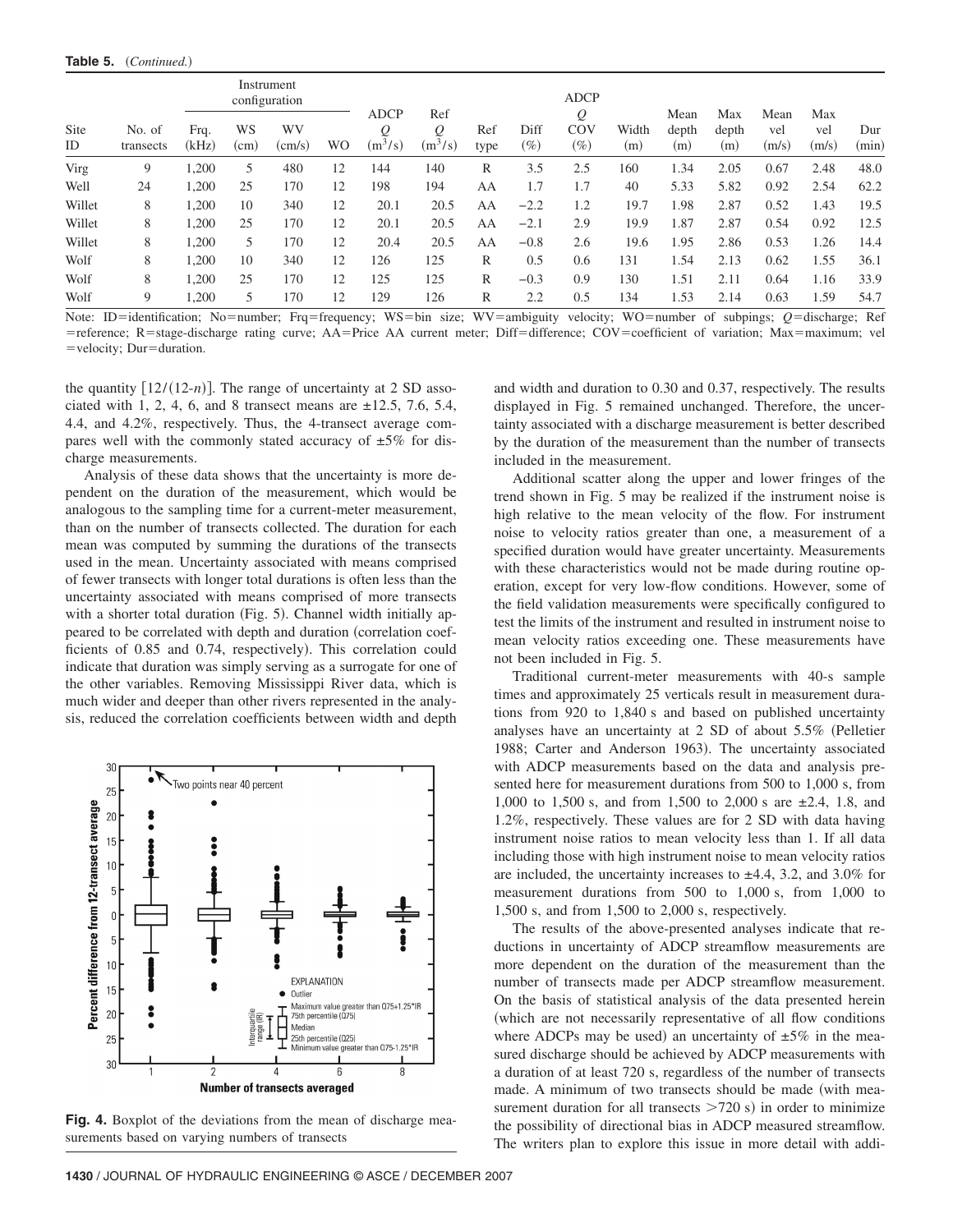

**Fig. 5.** Relation between measured discharge uncertainty and duration of measurement

tional field validation measurements for a variety of ADCPs with a view to developing protocols for future measurements.

#### **Conclusions**

Laboratory validations made in a large towing basin show that for ADCPs used for streamflow measurements the mean differences between tow-cart velocity and ADCP BT and WT velocities were −0.51 and −1.10%, respectively. Laboratory validations are subject to limitations caused by inadequate and changing backscatter conditions, acoustically bright surfaces that can result in contamination of velocity measurements, and compass and pitch-roll sensors that must be fixed to constant values.

Field validations of commercially available ADCPs were also conducted by comparing streamflow measurements made with ADCPs to reference streamflow measurements obtained from concurrent mechanical current-meter measurements, stable rating curves, salt-dilution measurements, or AVMs. Data were collected at 22 sites in the United States, Canada, Sweden, and The Netherlands, with drainage areas ranging from  $772$  to  $1,840,000$  km<sup>2</sup>, stream widths ranging from 7.2 to 499 m, and mean depths from 0.48 to 9.00 m. One-hundred field validation measurements analyzed for ADCPs manufactured by TRDI show that ADCP streamflow measurements are unbiased when compared to the reference discharges regardless of the mode used for making the measurement.

Measurement duration is more important than the number of transects for reducing the uncertainty of the ADCP streamflow measurement. The present work suggests that ADCP streamflow measurements consisting of at least 2 transects and having a duration for all transects of 720 s or greater, will result in acceptable levels of uncertainty. The use of ADCPs for measuring streamflow produced reliable measurements over a wide range of conditions and compare well to existing methods for streamflow measurement.

#### **Acknowledgments**

The USGS and Environment Canada provided financial support for the field validations and the South Florida Water Management District provided financial support for part of the laboratory validations. The writers gratefully acknowledge Francois Rainville (Environment Canada), Aad J. Hartman (Rijkswaterstaat, The Netherlands), Christer Jonnson (Swedish Meteorological and Hydrological Institute), Erlend Moe (Norwegian Water Resources and Energy Directorate), and Tyler Brandt, Brian Loving, Kevin Johnson, and Sonny Anderson (USGS) for their efforts to collect and summarize ADCP validation measurements used in this paper.

**Disclaimer.** Use of trade, product, or firm names in this paper is for descriptive purposes only and does not imply endorsement by the U.S. Government.

#### **References**

- Appell, G. F., Gast, J., Williams, R. G., and Bass, P. D. (1988). "Calibration of acoustic Doppler current profilers." *Proc., Oceans '88–Conf. and Exposition October 31-November 2, 1988*, IEEE, Washington, D.C., 346–352.
- Bos, W. G. (1991). "A comparison of two Doppler current profilers." *J.* Oceanic Eng., 16(4), 374-381.
- Carter, R. W., and Anderson, I. E. (1963). "Accuracy of current meter measurements." *J. Hydr. Div.*, 89(4), 105–115.
- Chen, C. (1991). "Unified theory on power laws for flow resistance." *J.* Hydraul. Eng., 117(3), 371-389.
- Dinehart, R. L., and Burau, J. R. (2005). "Averaged indicators of secondary flow in repeated ADCP crossings of bends." *Water Resour. Res.*, 41(9), W09405.1–W09405.18.
- González, J. A., Melching, C. S., and Oberg, K. A. (1996). "Analysis of open-channel velocity measurements collected with an acoustic Doppler current profiler." *Proc., RiverTech96*, IWRA, Ste Anne de Belle-